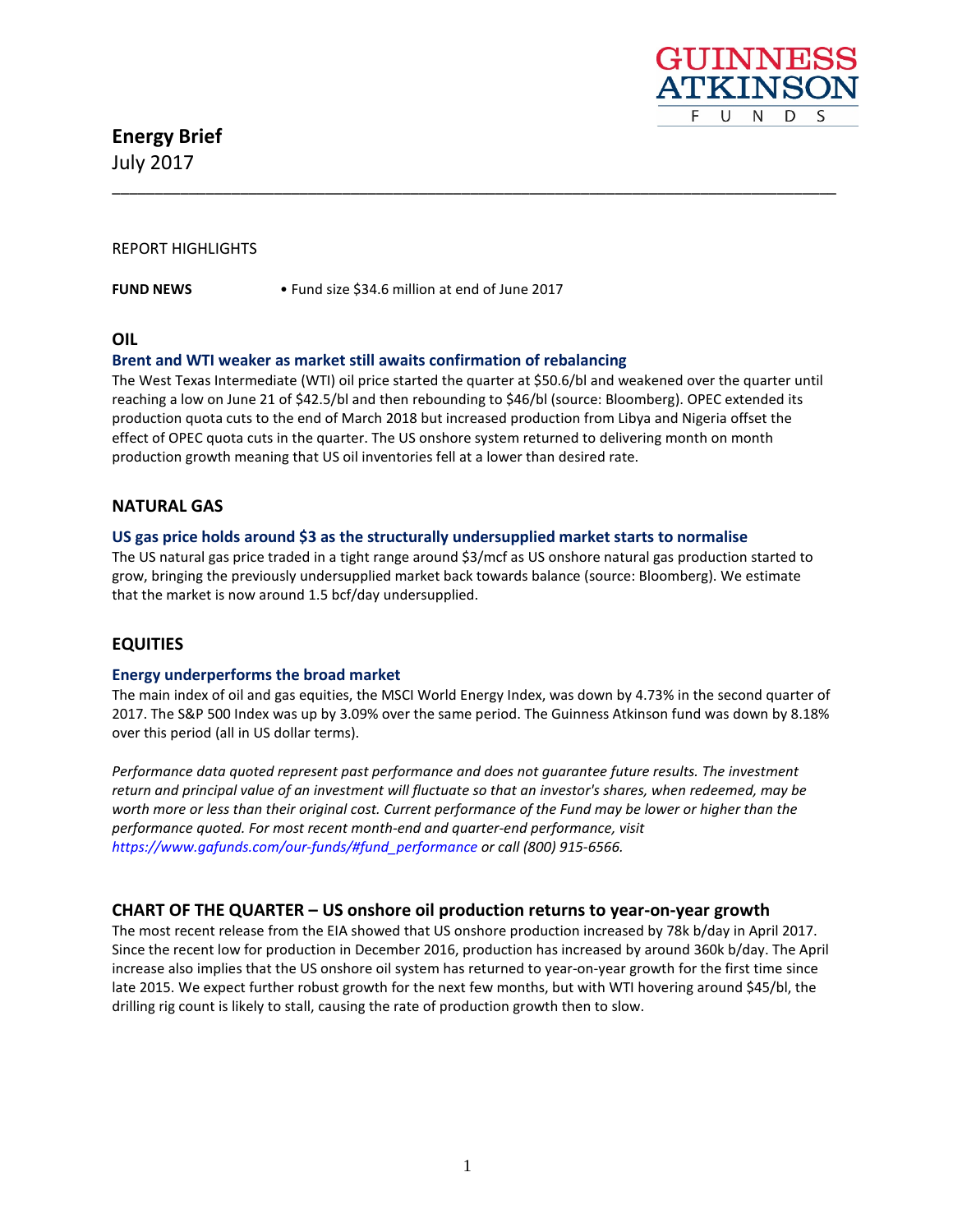

Souce: EIA (Energy Information Administration)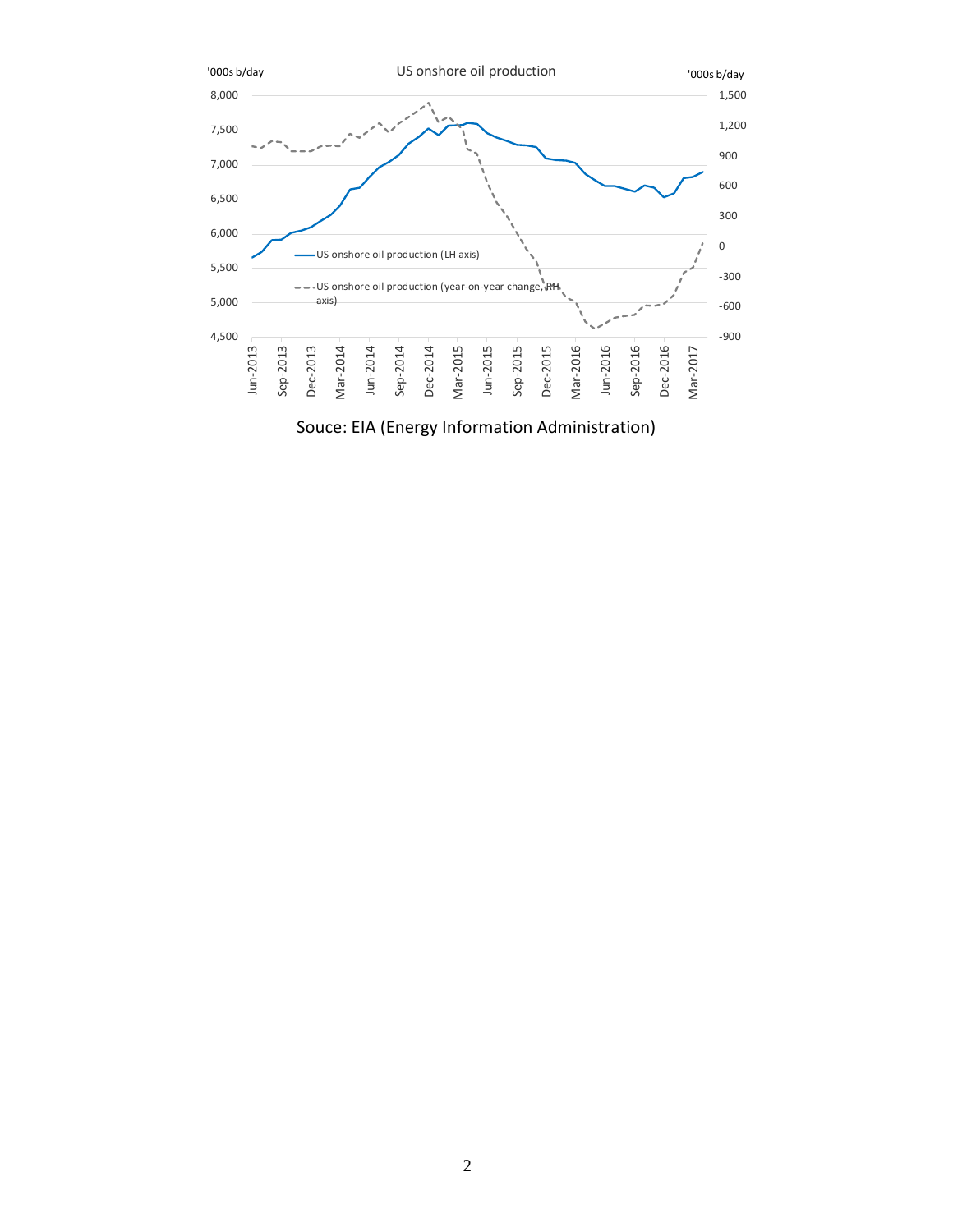**Second Quarter 2017 in Review Manager's Comments Performance: Guinness Atkinson Global Energy Fund Portfolio: Guinness Atkinson Global Energy Fund Outlook Appendix: Oil and Gas Markets, Historical Context**

**1. Second quarter 2017 in review**

# **i) Oil market**

*Figure 1: Oil price (West Texas Intermediate (WTI) and Brent \$/barrel) 18 months December 31 2015 to June 30 2017*



The West Texas Intermediate (WTI) oil price started the quarter at \$50.6/bl and weakened over the quarter until reaching a low on June 21 of \$42.5/bl. The price then rallied but closed slightly weaker \$46.0/bl. WTI has averaged \$50/bl so far in 2017, having averaged \$43.4 in 2016, \$48.7 in 2015 and \$93.1 in 2014.

Brent oil traded in a similar way, opening April at \$52.8/bl before trading down to \$44.8/bl and then recovering to \$47.9/bl. The gap between the WTI and Brent benchmark oil prices was broadly unchanged at the end of the quarter, at around \$2. The WTI-Brent spread averaged \$1.7/bl during 2016, having been well over \$10/bl at times since 2011.

#### **Factors which weakened WTI and Brent oil prices over the quarter:**

#### • **Libyan and Nigerian production rebounding**

Libyan oil supply rebounded all the way through the quarter and, having averaged just over 0.7m b/day in May (source: IEA), production appears to have risen to around 0.9m b/day at the end of June. A key recent development has been the agreement reached between Libya's National Oil Company and German oil producer, Wintershall, to enable Wintershall to resume around 160,000 b/day of production in the eastern Sirte basin. Libya, which produced 1.5m b/day of oil before the start of the current turmoil in 2011, is exempt from the OPEC quota cut deal. We believe that Saudi are monitoring the Libya supply situation, and may well cut further to accommodate Libyan growth, should it sustain. Nigerian production appears to have increased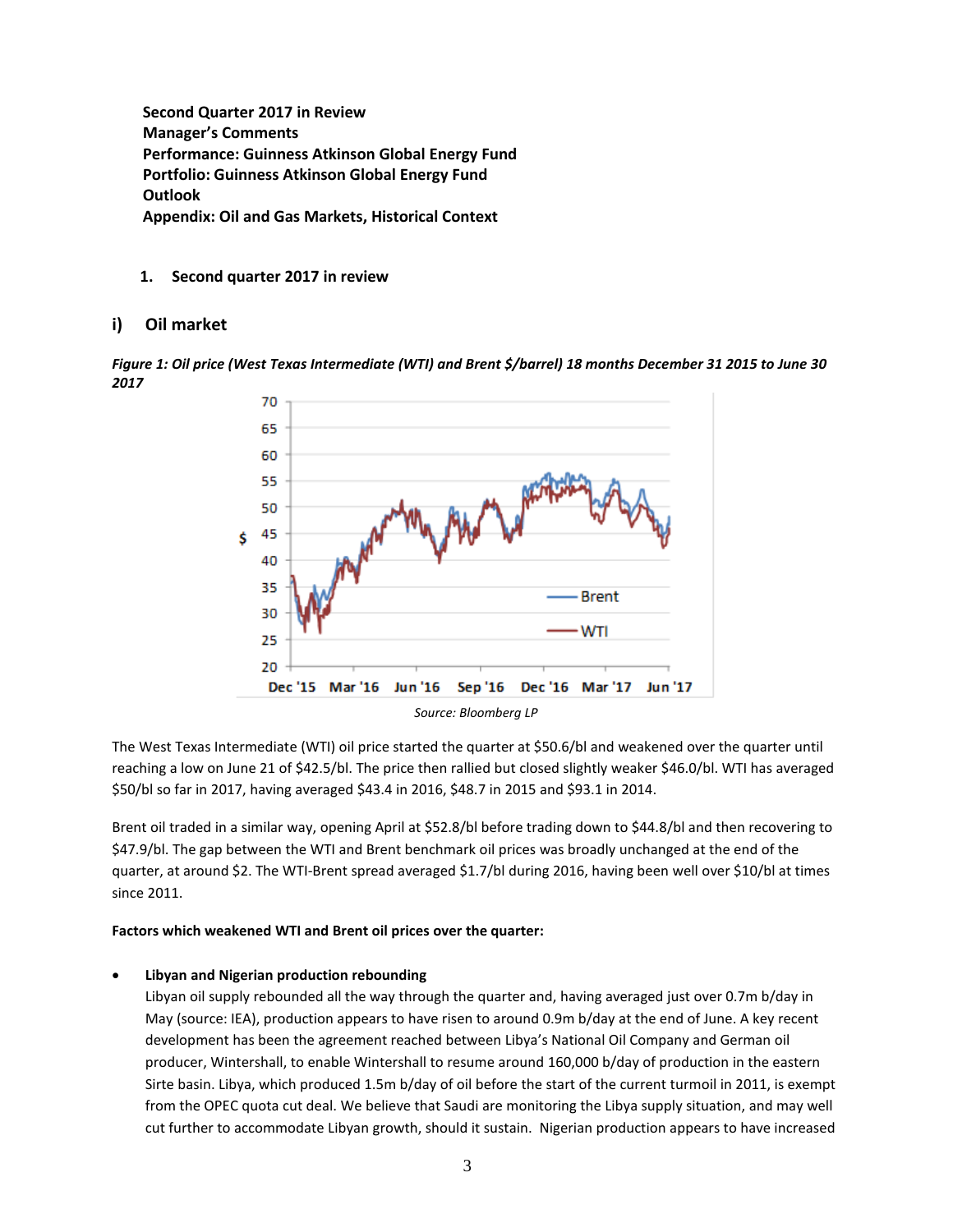from around 1.55m barrels/day at the end of March to around 1.75m barrels per day at the end of the quarter.

## • **US onshore oil production growing**

At the start of July, the EIA reported that US onshore oil production rose by 78,000 b/day during April 2017. This increase was in line with expectations but demonstrates that the US oil system is returning to better health. US onshore oil production has now increased by around 0.35m b/day from its low of 6.53m b/day in December 2016. We expect the US onshore production in 2017 to average around 300,000-400,000 b/day higher than 2016.

## **Factors which were neutral to WTI and Brent oil prices in the quarter:**

## • **US oil and product inventories rose in June**

After declining in April and May by 15m and 18m barrels respectively, US crude oil and product inventories built in June by 9.5m barrels more than the five year average (source: EIA). Therefore, over the period inventories drew by 23m barrels more than the five year average, implying that the US system was undersupplied by around 250k barrels per day. We expect US inventories to fall relative to average levels in the coming months as a result of lower OPEC oil imports.

## • **OECD oil inventories falling only slightly more than seasonal average**

OECD oil and oil product inventories are falling relative to seasonal averages. Over March, April and May, it appears that OECD oil and oil product inventories drew by around 0.6m barrel per day relative to seasonal average. The rate of decline was less than what would have been expected given that OPEC cut production by 1.2m barrels/day over the period.

# **Factors which strengthened WTI and Brent oil prices in the quarter:**

# • **Strong growth in Chinese oil demand**

Demand for oil in China is reaching new peaks, with May (the latest data point) running at 13.4m b/day, 10% higher than May 2016 (source: NDRC). Diesel demand, which had been in decline, returned to small growth, while gasoline demand continues to look strong. The IEA are forecasting Chinese oil demand growth of 3-4% for 2017 – if recent strength is sustained, we believe this forecast will be revised higher.

# • **OPEC agreed to extend production quota cuts for a further nine months**

Broadly as expected, OPEC announced plans to extend its current production quota cuts for a further nine months (until end March 2018) and non-OPEC has agreed to extend its own cuts as well. Mathematically, on our estimates, a further 1.2m b/day of OPEC cuts for a further 9 months (270 days) should 'remove' around 330mn bls of oil that would otherwise have entered the global oil supply/demand balance.

#### **Speculative and investment flows**

The New York Mercantile Exchange (NYMEX) net non-commercial crude oil futures open position (WTI) shrunk in the quarter, ending June at 327,000 contracts long versus 398,000 contracts long at the end of March (figure 2). Typically there is a positive correlation between the movement in net position and movement in the oil price. The gross short position grew from 250,000 contracts to 312,000 contracts. We regard this gross short position as extreme, close to the record short position reported in early 2016.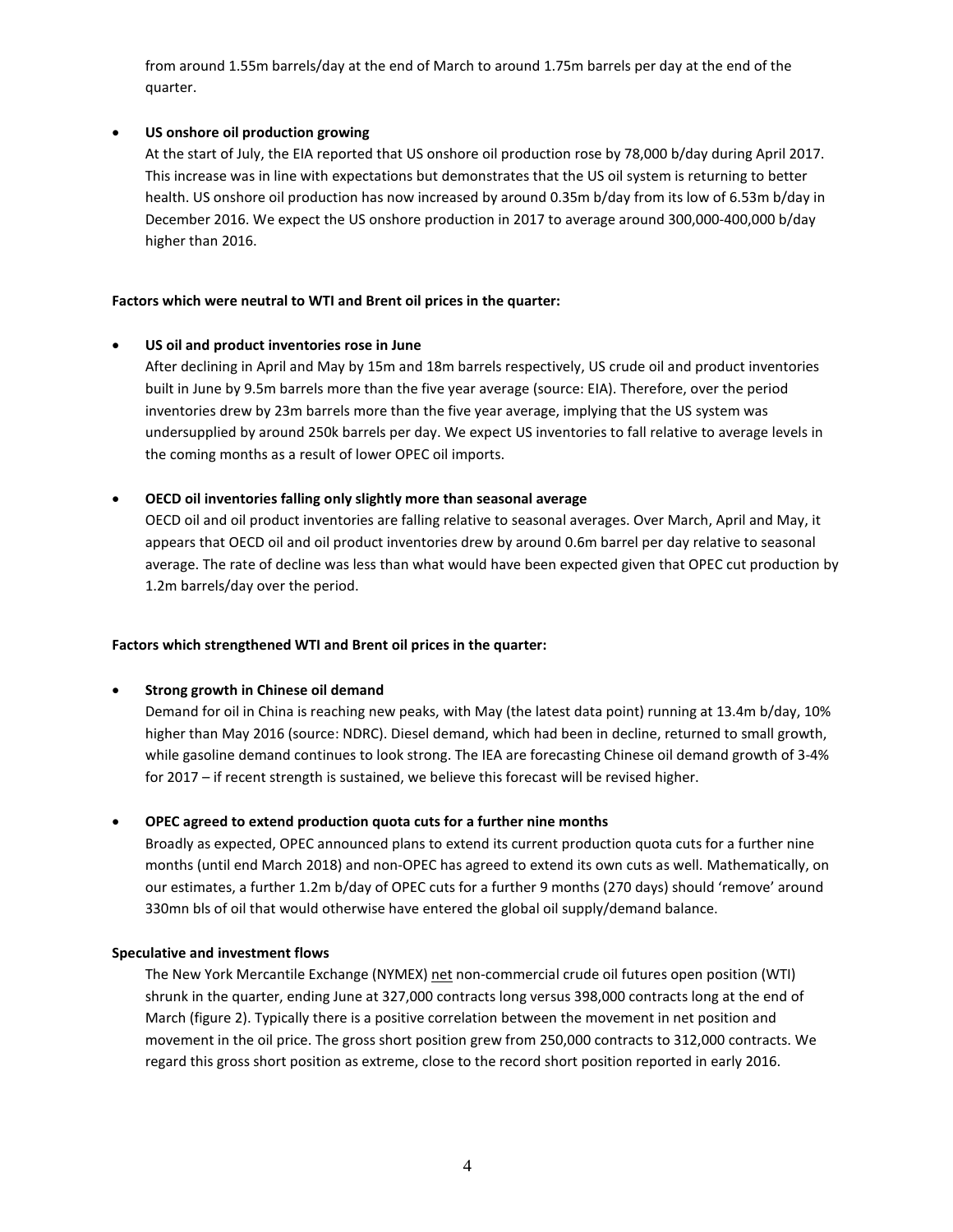*Figure 2: NYMEX (New York Mercantile Exchange) Non-commercial net and short futures contracts: WTI January 2004 – June 2017*



*Source: Bloomberg LP/NYMEX/ICE (2017)*

#### **OECD (Organization for Economic Co-operation and Development) stocks**

OECD total product and crude inventories at the end of May (the latest data point available) were estimated by the IEA to be 3,040m barrels, down by 15m barrels versus the end of March. Having been in decline over the second half of 2016, inventories loosened at the start of 2017, as a flush of pre-OPEC cut production reached the market, but are now tightening again, albeit slowly. Inventories are still considerably above the top of the 10 year historic range, and we expect them to continue to tighten over the next few months.





**ii) Natural gas market** 

As shown in figure 4, the US natural gas price (Henry Hub front month) opened April at \$3.19 per Mcf (1,000 cubic feet). The price traded in a relatively tight range over the quarter and closed out at \$3.04/mcf. The spot gas price has averaged \$3.10/mcf so far in 2017, which compares to an average gas price of \$2.55/mcf in 2016, \$2.61/mcf in 2015 and \$4.26/mcf in 2014 (assisted by a very cold 2013/14 US winter). The price averaged \$3.72/mcf over the preceding four years (2010-2013).

The 12-month gas strip price (a simple average of settlement prices for the next 12 months' futures prices) also traded lower over the period, down from \$3.33 to \$3.07. The strip price averaged \$2.84 in 2016, having averaged \$2.86 in 2015, \$4.18 in 2014 and \$3.92 in 2013.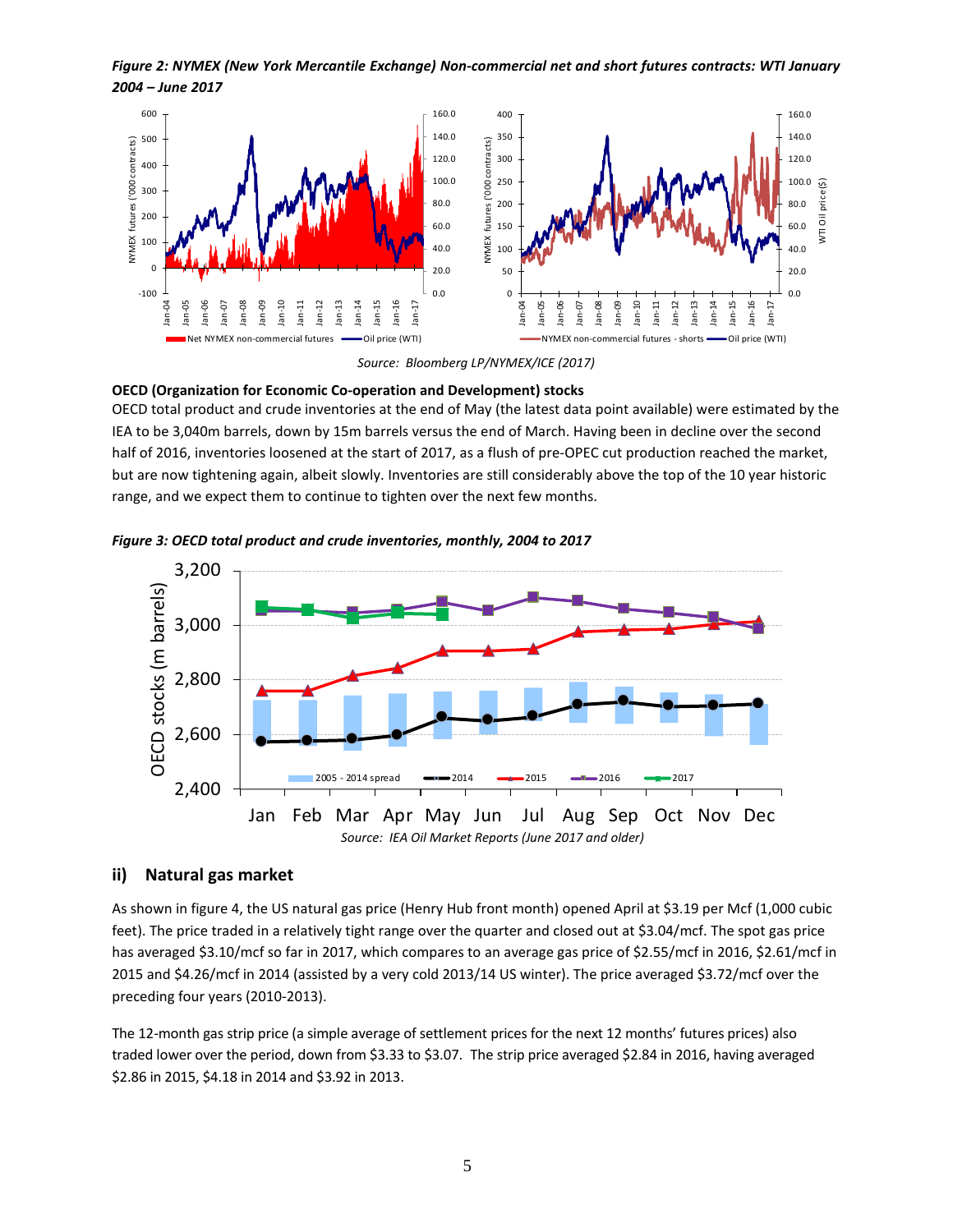

#### **Factors which strengthened the US gas price in June included:**

#### • **Structurally undersupplied market**

Adjusting for the impact of weather over the quarter, injections of gas into storage suggest that the market has been, on average, around 2.5 bcf/day undersupplied and the most recent data for June indicates an undersupply of around 1.5 bcf/day (as indicated by the red dots on the graph below). The gas market shifted into structural undersupply in late 2015, but that has been trumped over the last 18 months by two successive warm winters which have lowered demand.



*Figure 5: Weather adjusted US natural gas inventory injections and withdrawals*

*Source: Bloomberg LP; Guinness Atkinson Asset Management*

#### **Factors which weakened the US gas price in June included:**

#### • **Stronger US onshore natural gas production**

Having averaged 74.9 bcf/day in January, Onshore US natural gas production grew to average 76.6 Bcf/day in April 2017 (EIA). We expect US onshore natural gas production to be up on average by around 2 Bcf/day in 2017 versus 2016.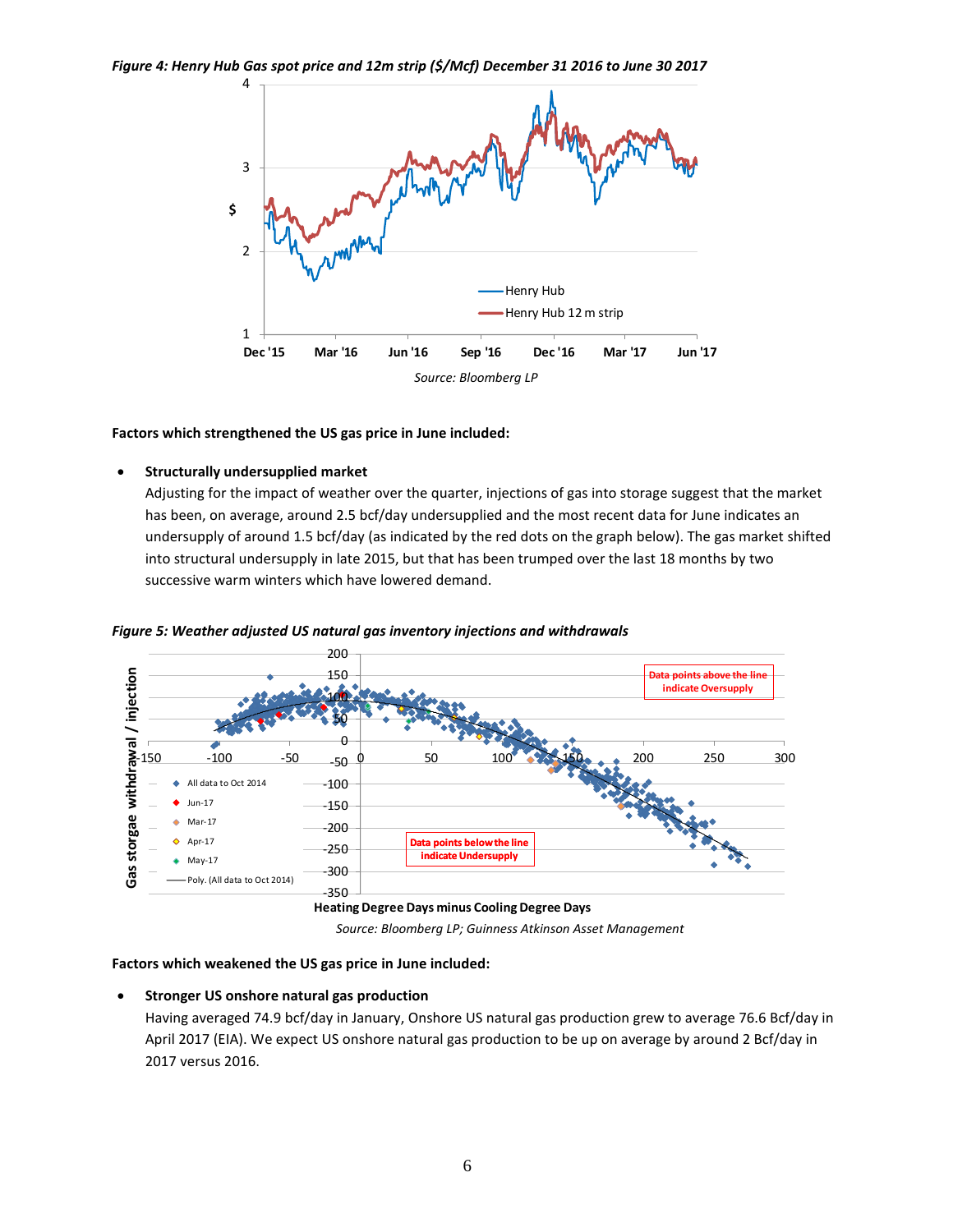#### • **US shale oil production returning to growth, bringing associated gas**

US onshore oil production grew in April (latest data point) and is expected to continue to grow throughout the year, heralding the return of associated gas production. If US onshore oil supply is up, on average, by 0.3- 0.4m b/day this year versus 2016, we would expect around 1 Bcf/day of associated gas growth.

#### **Natural gas inventories**

Swings in the balance for US natural gas should, in theory, show up in movements in gas storage data. Natural gas inventories supply/demand the end of June were reported by the EIA to be 2,816 Bcf. The 291 Bcf injection in inventories during June was smaller than the ten year average of 330 Bcf, meaning that inventories corrected back towards the top of the five year range.





*Source: Bloomberg; EIA (July 2017)*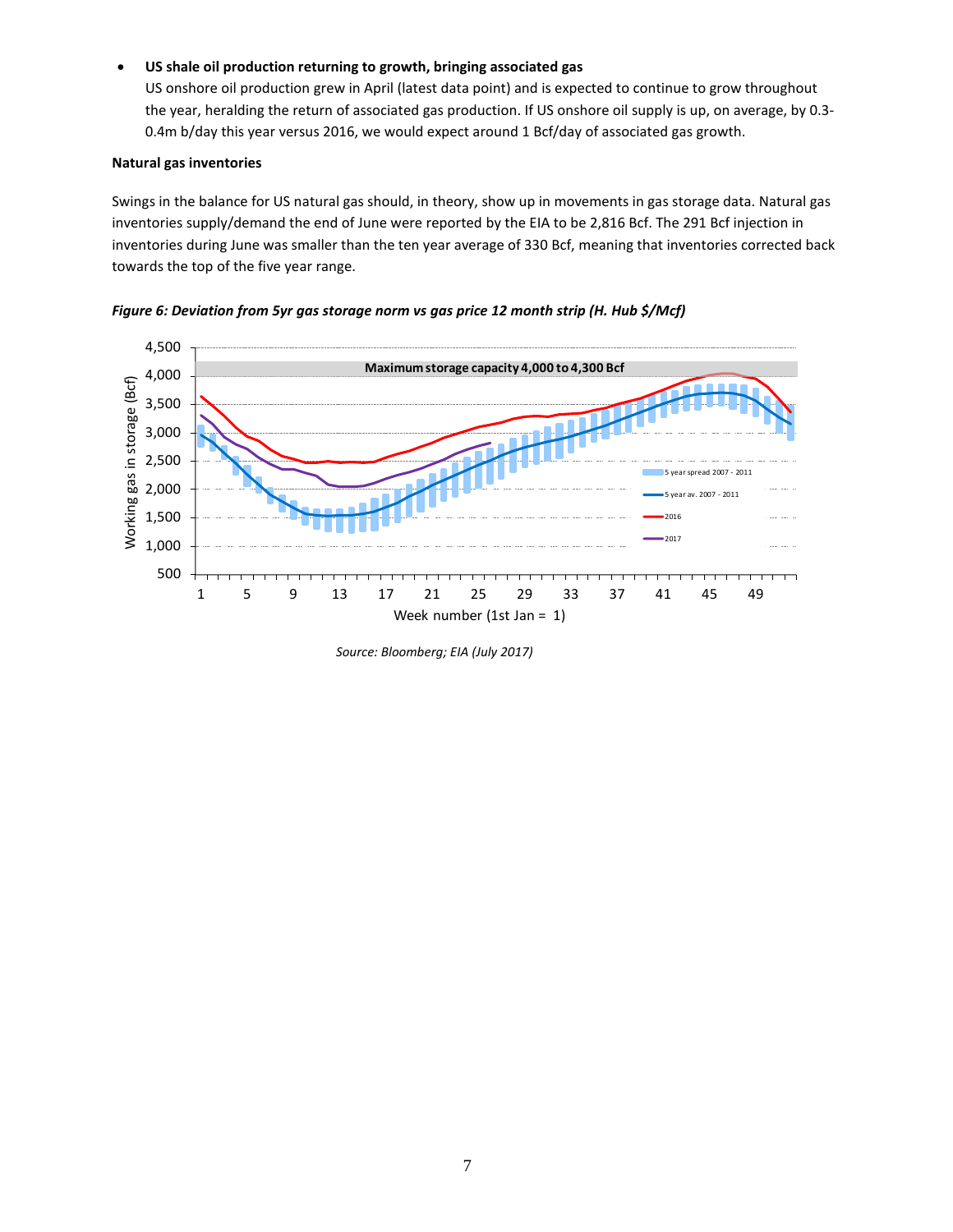# **1. MANAGER'S COMMENTS**

# **Reviewing the first half and considering the potential for the rest of 2017**

**A rocky start to 2017 has taken sentiment towards crude oil and energy equities back to early 2016 levels and the near term outlook for both looks complex. Bloated global oil inventories remains the root cause of the problem and we see reasons for optimism that they will correct towards normal in the coming months. A ramp up in US activity will keep a lid on oil prices near term but steady oil demand growth, cost inflation in the US system and the prospect of non-OPEC ex-US declines will likely result in higher oil prices thereafter. Energy equities are likely to recover in this environment but the market will clearly want to see solid data before pricing in more hope.**

2017 started with high hopes that the 1.2m b/day OPEC quota cut (and associated 0.6m b/day non-OPEC production cut) would cause OECD oil and oil product inventories to tighten. The expectation was that higher oil prices would then be required to justify sufficient investment in the US onshore to bring enough oil production growth to keep global supply and demand in balance.

The first half of the year has not met those expectations, with OECD oil and oil product inventories tightening only just more than 10-year average move between end-December and end-May, driven by:

- Non-OPEC oil production (including the US) down by only 0.2m b/day, from 58.0m b/day in December 2016 to 57.8m b/day in May 2017
- OPEC production down only 0.6m b/day in June 2017 relative to December 2016, as a recovery in Libyan and Nigerian production offsets good quota compliance from other OPEC members
- US onshore oil production up from 6.5m b/day in December 2016 to 6.9m b/day in April 2017 (the latest data point available)



**OECD oil and oil product inventories (2005-17)**

In response to continued high OECD inventories, OPEC chose at the end of May to extend its 1.2m b/day quota cut buy a further 9 months to the end of March 2018.

Brent and WTI oil prices responded negatively to the supply picture described, with Brent down by 16% from \$57/bl to \$48/bl and WTI down by 14% from \$54/bl to \$46/bl. Accordingly, the MSCI World Energy Index was down 9.3% over the period, with the E&P and oil service sectors hit hardest.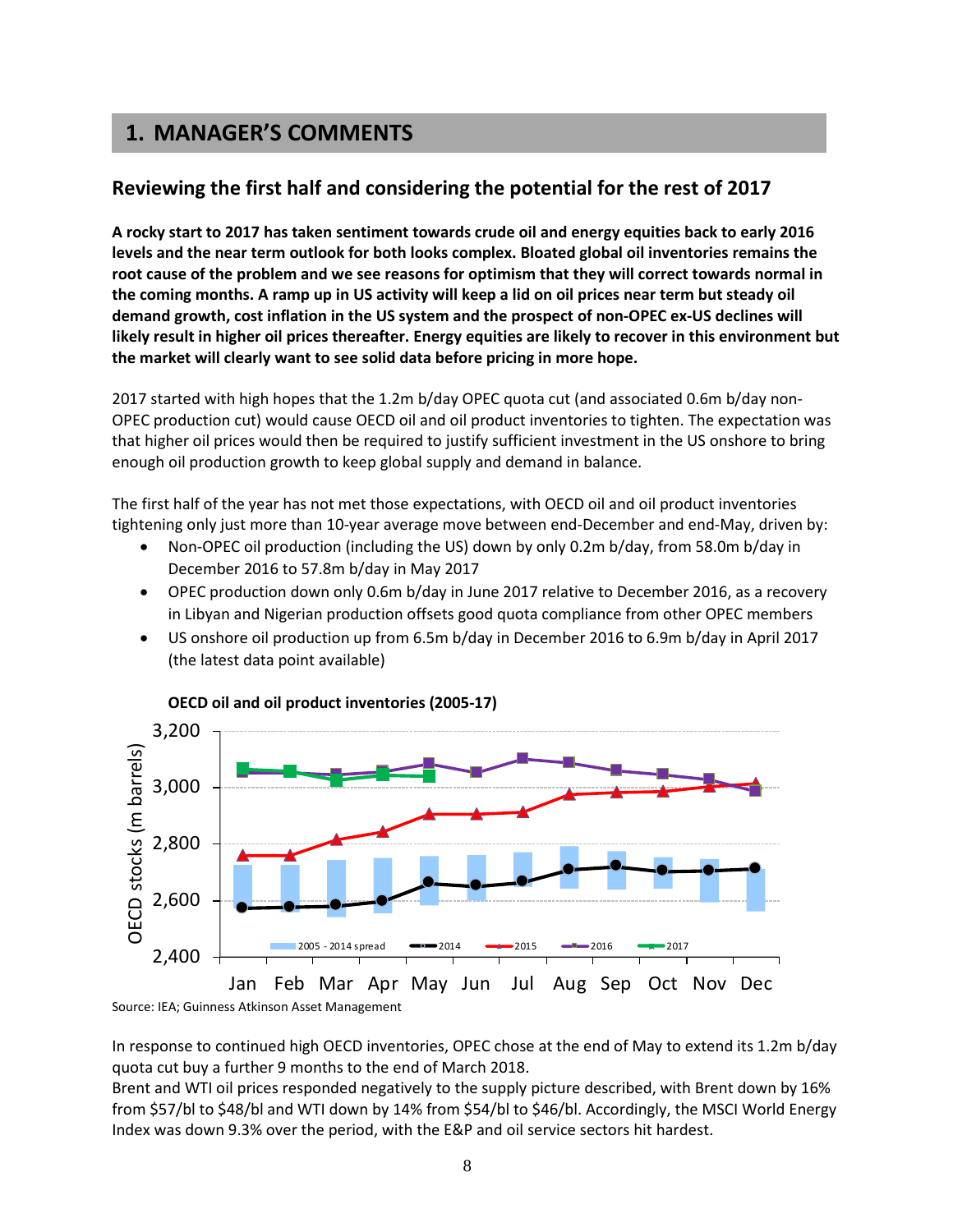We sit here at the turn of the half year, considering whether these events are structural in nature or short term timing effects that will be overcome in the second half of 2017.

# **Why did inventories not draw as expected? Will they draw?**

With both OPEC and non-OPEC production down over the period and global oil demand relatively well behaved, it seems surprising that OECD oil and oil product inventories grew by only a little less than tenyear average levels. We believe that reasons for this are mostly temporary in nature. The temporary factors are:

- **OPEC 'surged' production ahead of the January 2017 quota cuts** and it took some months for the market to digest this extra production. OPEC production in September-December 2016 averaged 33.8m b/day, almost 1m b/day higher than the 32.9m b/day delivered to that point in 2016.
- **Many OPEC countries also exported more oil than they produced in 1H 2017** by reducing above-ground inventories. On average, OPEC-13 oil exports were around 1.5mn b/d higher in 4Q 2016 than they had been earlier in the year and this flush of exports too time to arrive into OECD inventories. Complete data for OPEC inventories is difficult to come by, but as an example, we do know that Saudi has cut its inventories from 329m barrels in October 2015 to 268m barrels in March 2017.

 $27.5$ 



Source: OPEC Monthly Oil Market Report, Bernstein Analysis<br>Note: OPEC-13 countries include Algeria, Angola, Ecuador, Gabon, Iran, Iraq,<br>Kuwait, Libya, Nigeria, Qatar, Saudi Arabia, UAE, and Venezuela

OPEC-13 exports, MMbbls/d 26.5 0.2MMbls/d of export cuts  $25.5$ 24.5 23.5  $0000$  $\circ$ 

Source: Kpler, Bernstein analysis

- Over the period, **Libya and Nigeria** (outside the OPEC quota system due to unrest) increased production by over 0.2m b/day each. Indications are that both countries were still continuing to ramp production further, something which OPEC is watching closely.
- **Global oil demand looked a little weak** (seasonally) in the first quarter with 1Q global oil demand of 96.5m b/day, only 1m b/day higher than 1Q 2016. This seems to have been driven mostly by unseasonably warm weather, with expectations for the rest of the year on a stronger footing. Global oil demand growth expectations for 2017 are steady at around 1.2m b/day.
- **Decline in floating storage**. As oil prices fell, the oil futures curve flattened, removing the incentive to hold crude oil in floating storage (which is not captured in OECD inventories). While difficult to quantify, we estimate around 50 million barrels of oil that was stored offshore has entered OECD oil and oil product inventories so far during 2017.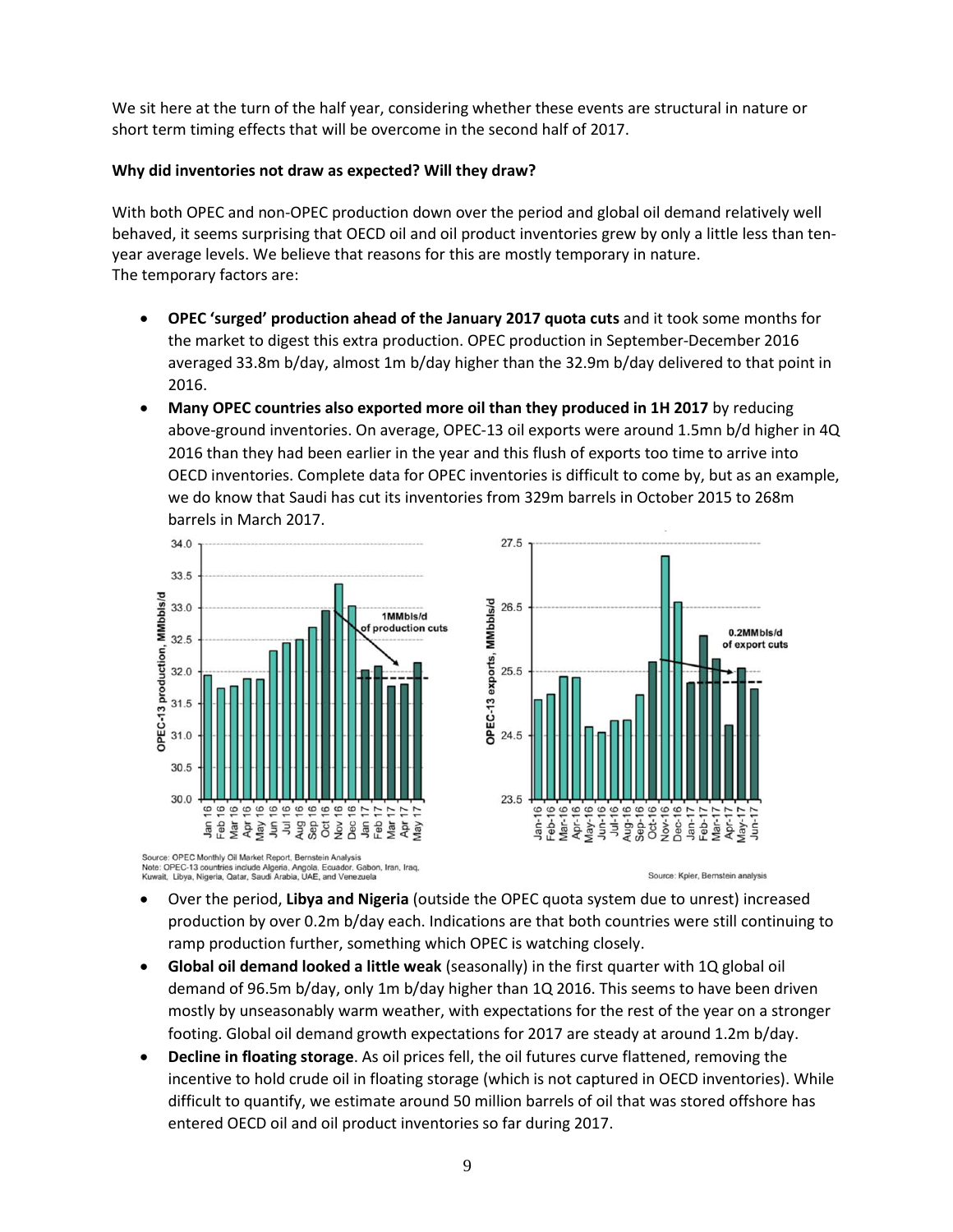# **The US shale oil system has reacted with a large pick-up in activity**

OPEC's quota cut catalysed a strong response from the US exploration and production sector, who termed it as the 'OPEC put' and started a large increase in drilling and completions activity to bring new onshore US wells into production.

Between May 2016 and June 2017, the US oil oriented drilling rig count increased by 440 rigs to 756 rigs, marking the fastest ever post crisis recovery in drilling rig activity. Given that there is a time lag between oil price movement, drilling rig activity and production we know that this activity will result in substantially higher levels of US onshore oil production. As of April 2017, the US onshore oil system is now delivering year over year production growth and monthly growth of around 75k b/day.



# **US onshore production**

Source: EIA; Guinness Atkinson Asset Management

The fact that the US system has returned to growth or that it will continue to deliver growth is not a surprise to us, but we must admit at being surprised at the pace of the recovery. OPEC will have to manage the oil market (and their oil price expectations) in the knowledge that US shale oil growth is here to stay. The question still remains what oil prices are required to allow the US onshore system to deliver the oil production growth that will ultimately be required over the next few years. *We have noted the following issues:*

• **The US onshore system continues to get more efficient**, particularly in the Permian basin. Oil recovered 'per lateral foot of well' has continued to increase and the signs are that it will increase again in 2017 and probably 2018. This is partly driven by structural improvements and partly as a result of high grading (drilling the best wells first) and is dominated by the new high activity levels in the Permian basin (which has the most prolific resources).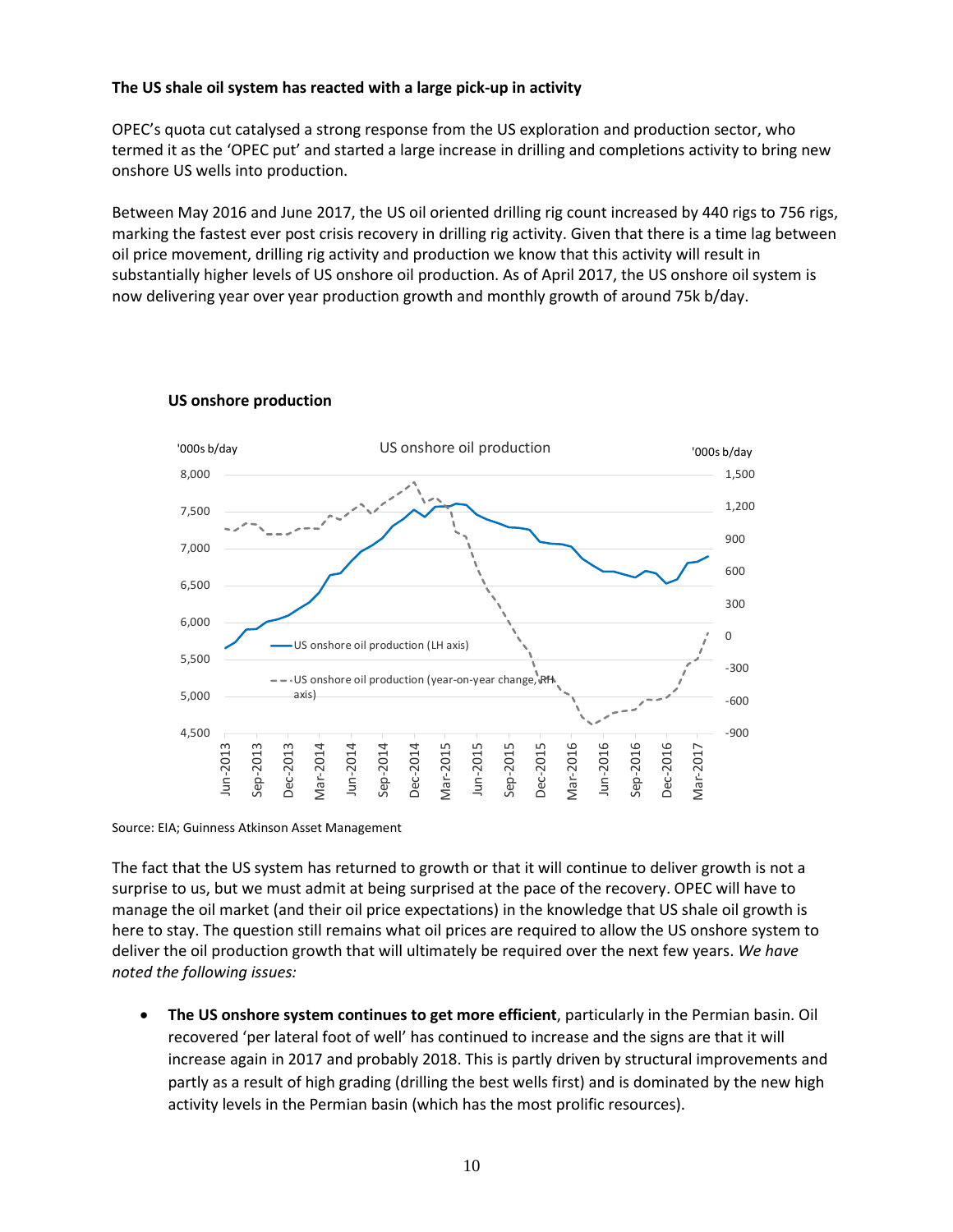- Drilling and completion activity has ramped sharply and there are now **infrastructure, sand and labor shortages** which are causing cost inflation. Cost inflation will eat into the economics of the E&P companies and their ability to deliver growth at lower oil prices.
- **The capital markets remain open for E&P activity**. There have been limited signs of distress in the high yield debt markets and E&P companies are back to outspending their cash flows in the pursuit of production growth.
- We note recent comments from Pioneer Resources CEO Scott Sheffield indicating that his company can drill wells at \$25/bl oil prices. Pioneer has the best of the best acreage in the Permian and while his company will clearly continue its activity at lower oil prices, we do not believe that this representative of the overall US system.
- **The ability for the US system to deliver growth will get tougher**. At the moment, the base decline of total US oil production is low (as a result of the 18 month drilling hiatus) therefore new wells can deliver absolute production growth rather than just offsetting underlying decline. As production builds up, the underlying decline rate will increase and more wells will be required to deliver a required amount of absolute production growth.

We await 2Q 2017 company financial results over the next few weeks to give an indication as to the likely direction of these longer term trends and we would expect to see higher capex rather than lower production expectations since the DNA of the US system is oriented towards growth. Near term, we could well see a fall in the rig count as we do not believe that underlying corporate economics justify this high level of activity.

# **OPEC needs to find a way to live with US shale**

In the background, the non-OPEC ex-US sector has remained resilient as projects sanctioned in a \$100 oil price environment continue to come into production. This will not last; we would expect to see the effects of lower capital expenditure be reflected in lower production from mid-2018. Typical non-OPEC ex-US project economics are improving and starting to compete for capital allocation decisions with the US onshore again. However, limited new projects are being sanctioned today and those that are being sanctioned will not deliver new production until 2021 at the earliest.

OPEC is well aware of the production environment in the US and elsewhere in the non-OPEC world, and likely has three approaches it can take:

- **Cut deeper** as per previous down-cycles where OPEC has cut by 3m or 4m b/day. Deepening the cuts would deliver a much faster rebalancing and would probably increase net revenues in the process. Supply chain constraints in the US mean that any increase in shale activity would likely be met with cost inflation and dis-efficiencies, meaning that the supply response could actually be more muted than feared.
- **Extend the existing level of cuts even longer** as US growth increasingly means that the rebalance will not be achieved by end March 2018, OPEC could extend the cuts through 2018 and 2019 and return to the market once non-OPEC ex-US oil production starts to decline.
- **Walk away** as happened in November 2014 when OPEC moved to a market share strategy. With US shale oil now 'out of the box', we do not believe that a period of sharply lower oil prices is likely to benefit either OPEC or non-OPEC. Nonetheless, we cannot discount the risk that OPEC decides to reiterate that they are the market leader.

We must remember that the successful IPO of Saudi Aramco in 2018 is a material requirement of the de facto OPEC leader, Saudi, and will affect its choice of strategy for OPEC.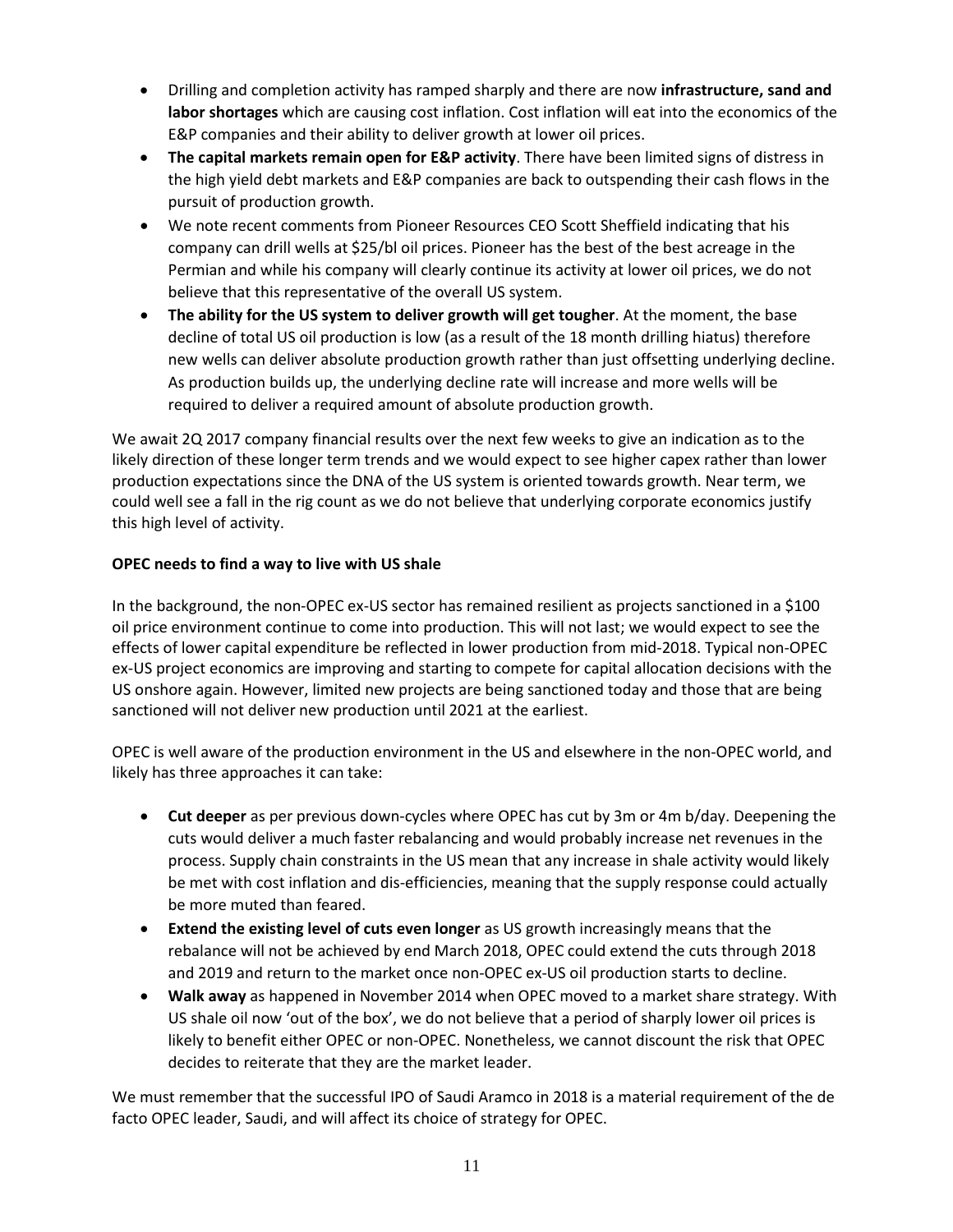# **Oil demand growth intact**

If oil were to average \$50/bl, the world will spend around 2.3% of GDP on oil in 2017. This is considerably lower than the average world 'oil bill' from 1970 to 2015 of 3.4% and keeps the spend on oil comparable to the 'cheap' 1986-2003 range (averaging 1.9% GDP).

Despite a small blip at the start of 2017, the low oil price is keeping global oil demand on course for a third successive year of strong growth, currently estimated at 1.2m b/day. At the heart of this is the non-OECD, with Chinese demand expected to grow but over 4% (up from an IEA forecast of 3% at the start of 2017), backed by a similar growth rate in other parts of Asia. The global middle class' love affair with larger passenger vehicles continues; Chinese SUV sales were up by 21% in the first quarter of 2017 (versus electric car sales up by 5%), while US SUV/crossover sales were up by 7% to June 2017, despite total vehicle sales in the US being down slightly.

With global GDP forecasts having been revised higher for 2017, we also expect non-transportation demand for oil to be stronger than first thought, and overall expect the IEA's expectation of 1.2m b/day growth for 2017 to be revised higher.

# **Pulling all this together**

The next 12 months will remain volatile as US oil production grows, non-OPEC ex-US oil production remains relatively resilient and OPEC are required to take ownership of the market to control their interests. Given the growth in oil demand expected over this period, the quota cut to end March 2018 should be sufficient to bring inventories back to normal levels, although US production will still remain a key variable in defining this. Moreover, there is the increasing risk of production outages ahead since Libya and Nigeria have now essentially returned to the market and there is limited spare capacity elsewhere. Also, it does not appear that increasing political risks (Venezuela, North Korea and Qatar as examples) are being discounted in the current crude oil price.

It is likely that oil prices remain range bound during the next 18 months and we see a \$45-60 range as plausible. If oil prices are too low, capex will fall and US growth will stagnate (leading to rising prices) while if prices are too high we will see capex increases and the US will grow too fast (leading to lower prices). We are at the bottom of this price range currently and sentiment towards energy equities is currently very low.

With such contradictory events and with weaker oil prices, it is not surprising that energy equities have suffered in the first half of 2017. Sentiment remains very poor and, while oil prices may not be back at the low seen in Feb 2016, the relative valuation and sentiment towards energy equities appears to be back at those levels.

We analyse our universe of energy equities at \$40, \$50, \$60 and \$70 oil prices and calculate that an oil price of around \$50/bl is baked into the valuation of our energy portfolio. With long dated oil prices around \$56, we see room for some optimism but are still wary of near term price movements. If deflationary trends continue without OPEC guardianship and oil prices average \$40/bl then there is further downside in energy equities. However, should long dated oil prices recover to the top of our near term range (\$60/bl) and the market reflect that in energy equities than there is over 30% upside in the portfolio.

From the perspective of energy companies operating in this market, for all the 'success' of US shale in its return to growth at current oil prices, there are virtually no producing companies generating a return that is above cost of capital, even in the prolific Permian basin. This gives us optimism that economic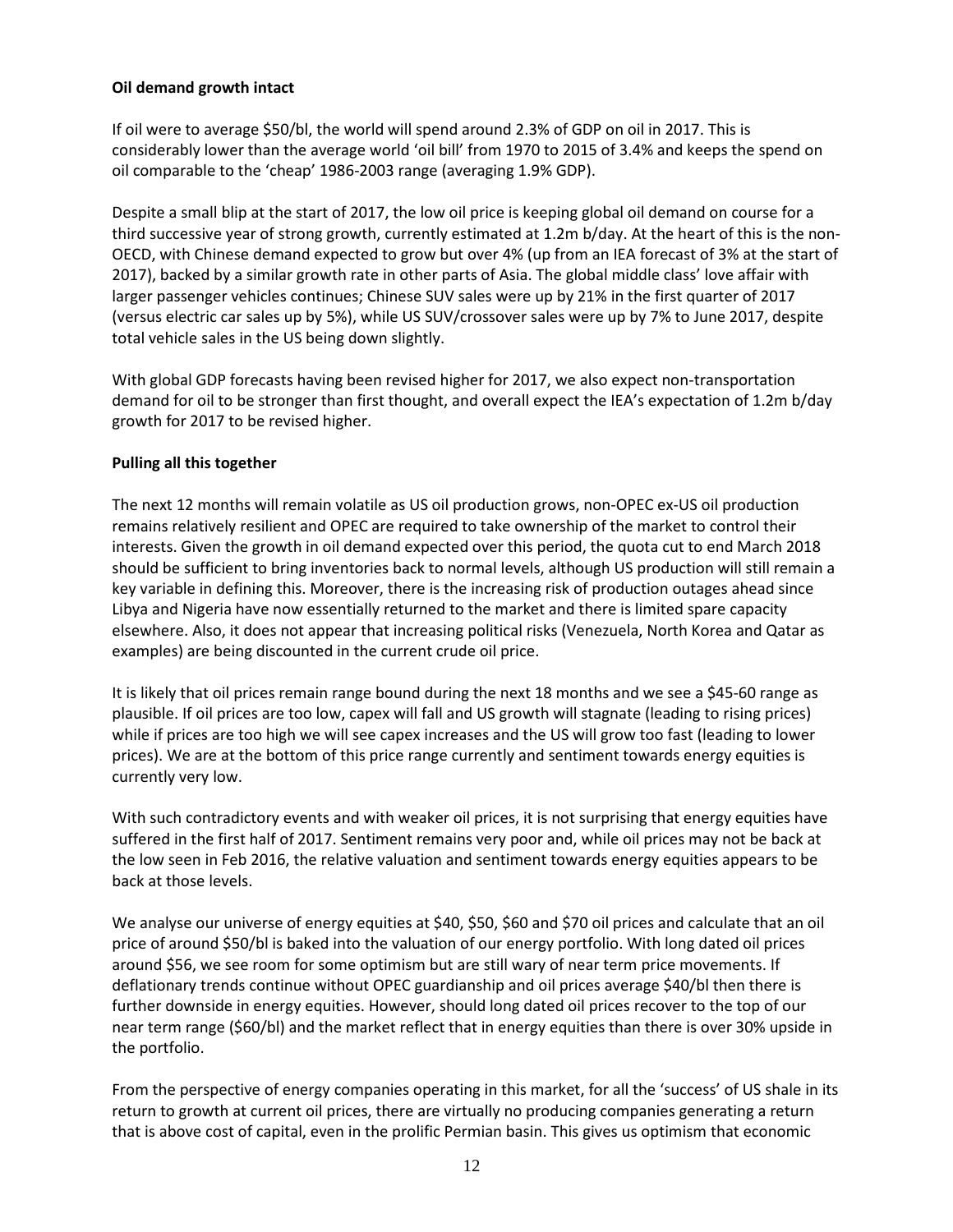logic will eventually prevail in oil market, as it has done in previous cycles, leading to an oil price that does allow an economic return for participants. We see this closer to the long-run marginal cost of supply (\$60-70/bl).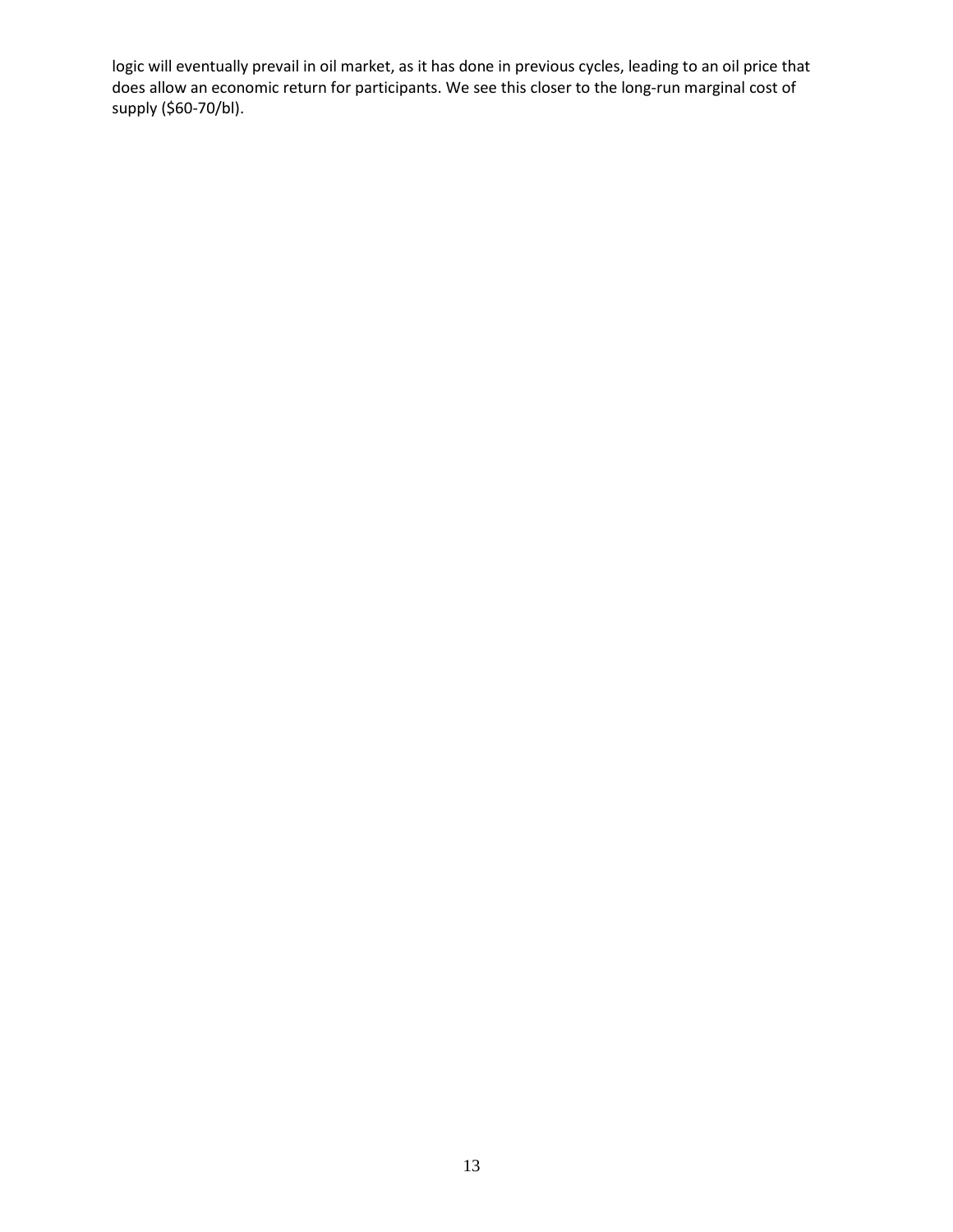# **2. Performance – Guinness Atkinson Global Energy Fund**

The main index of oil and gas equities, the MSCI World Energy Index, was down by 4.73% in the second quarter of 2017. The S&P 500 Index was up by 3.09% over the same period. The Guinness Atkinson fund was down by 8.18% over this period (all in US dollar terms).

Higher cost and higher financial leverage North American oriented companies were generally the poorer performers over the quarter. Devon Energy, Newfield and Carrizo Energy were examples of Exploration & Production companies that suffered while Unit Corp and Helix Energy Solutions were examples of Service companies that also suffered.

At the positive end of the portfolio, stand out strong performance came from SunPower and OMV. Solar stocks in general were strong performers, and SunPower benefitted from this theme, while OMV benefitted from market appreciation for an asset trade with Gazprom and recognition of its low valuation multiples. European integrated oils were generally stronger than their peers with RD/Shell and BP delivering positive, albeit small, returns over the quarter.

| <b>Inception</b><br>date<br>6/30/04            | Full:<br>Year<br>2010 | <b>Full</b><br>Year<br>2011 | <b>Full</b><br>Year<br>2012 | <b>Full</b><br>Year<br>2013 | <b>Full</b><br>Year<br>2014 | <b>Full</b><br>Year<br>2015 | <b>Full</b><br>Year<br>2016 | <b>YTD</b><br>2017 | <b>1</b> year<br>(annualized) | <b>Last 5 years</b><br>(annualized) | <b>Since</b><br><b>Inception</b><br>(annualized) |
|------------------------------------------------|-----------------------|-----------------------------|-----------------------------|-----------------------------|-----------------------------|-----------------------------|-----------------------------|--------------------|-------------------------------|-------------------------------------|--------------------------------------------------|
| Global<br><b>Energy</b><br><b>Fund</b>         | 16.63%                | $-13.16%$                   | 3.45%                       | 24.58%                      | $-19.62%$                   | $-26.99%$                   | 27.04%                      | $-15.20%$          | -6.32%                        | $-2.86%$                            | 5.83%                                            |
| <b>MSCI</b><br>World<br><b>Energy</b><br>Index | 12.73%                | 0.71%                       | 2.54%                       | 18.98%                      | $-10.93%$                   | $-22.02%$                   | 26.96%                      | $-9.28%$           | $-0.84%$                      | 0.40%                               | 5.76%                                            |
| <b>S&amp;P 500</b><br><b>Index</b>             | 15.06%                | 2.09%                       | 15.99%                      | 32.36%                      | 13.66%                      | 1.38%                       | 11.76%                      | 9.34%              | 17.89%                        | 14.60%                              | 8.19%                                            |

# **Performance as of June 30, 2017 (inception date is June 30, 2004)**

*Source: Bloomberg Expense ratio:* 1.53% (gross) 1.45% (net)

*Performance data quoted represent past performance and does not guarantee future results. The investment return and principal value of an investment will fluctuate so that an investor's shares, when redeemed, may be worth more or less than their original cost. Current performance of the Fund may be lower or higher than the performance quoted. For most recent month-end and quarterend performance, visit [https://www.gafunds.com/our-funds/#fund\\_performance](https://www.gafunds.com/our-funds/#fund_performance) or call (800) 915- 6566.*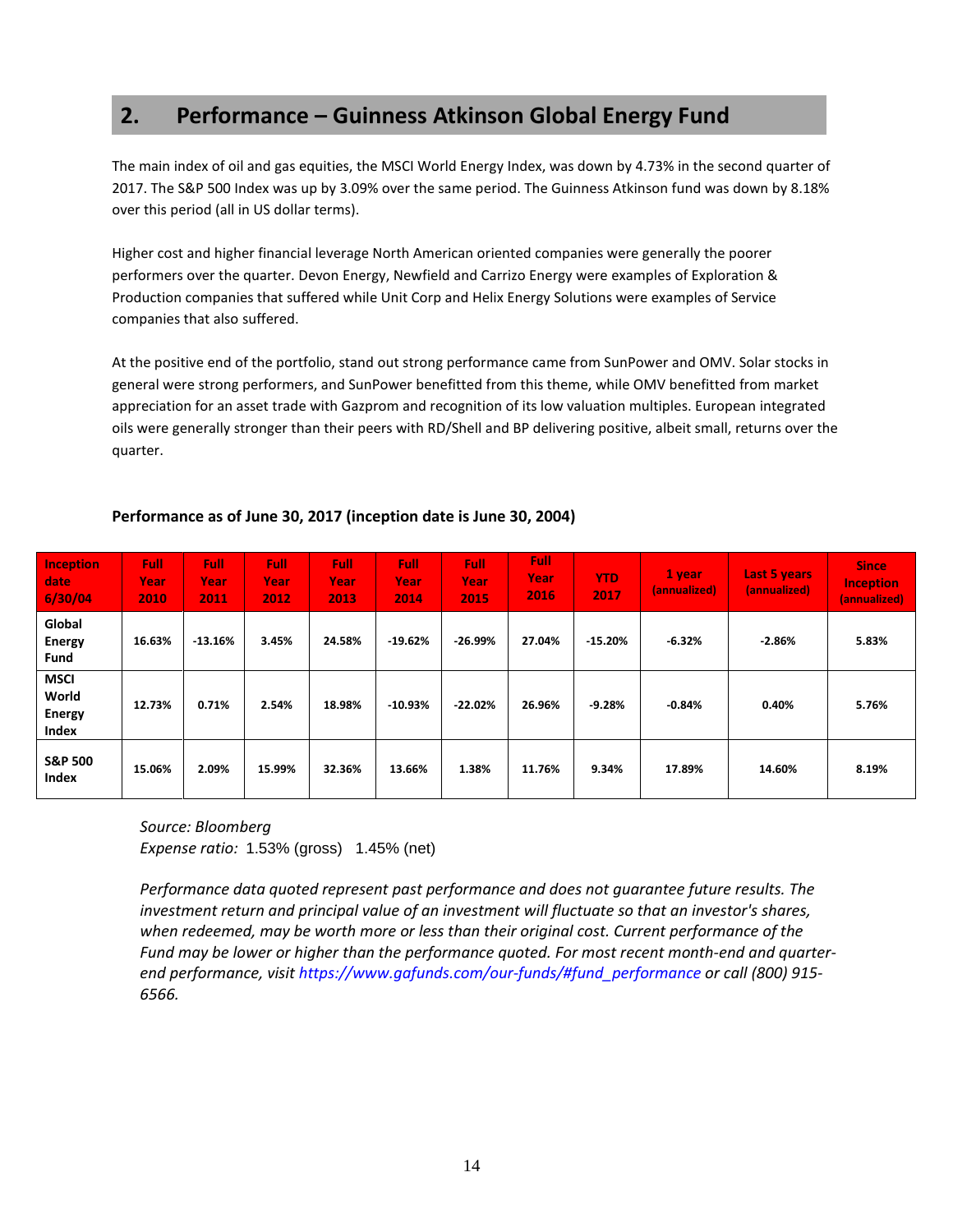# **4. Portfolio – Guinness Atkinson Global Energy Fund**

In June we sold our holding in Carrizo Oil & Gas and switched into a holding in Oasis Petroleum. Both Carrizo and Oasis are US oil shale-focused companies, Carrizo operating primarily in the Eagleford basin and Oasis Petroleum operating primarily in the Bakken basin. Both companies have executed on production growth plans relatively well over the last twelve months, but we perceived a better opportunity in Oasis in terms of the depth of its inventory and improving cost base, relative to the current valuation of each stock. We expect Oasis to perform a little better than Carrizo, therefore, at lower oil prices, while maintaining as good leverage to a recovering oil price.

## **Sector Breakdown**

|                                        | 31 Dec | <b>31 Dec</b> | <b>31 Dec</b> | 31 Dec | <b>31 Dec</b> | 31 Dec | <b>31 Dec</b> | <b>31 Dec</b> | <b>31 Dec</b> | 30 Jun | <b>Change</b> |
|----------------------------------------|--------|---------------|---------------|--------|---------------|--------|---------------|---------------|---------------|--------|---------------|
| (%)                                    | 2008   | 2009          | 2010          | 2011   | 2012          | 2013   | 2014          | 2015          | 2016          | 2017   | <b>YTD</b>    |
| Oil & Gas                              | 96.4   | 96.1          | 93.2          | 98.5   | 98.6          | 95.6   | 95.3          | 94.4          | 97.9          | 96.6   | $-1.3$        |
| Integrated                             | 53.7   | 47.2          | 41.2          | 39.6   | 39.1          | 39.6   | 37.5          | 40.5          | 45.8          | 43.5   | $-2.3$        |
| <b>Exploration and</b><br>production   | 28.7   | 32.0          | 36.9          | 41.5   | 41.6          | 36.8   | 38.1          | 37.0          | 37.3          | 35.9   | $-1.4$        |
| Drilling                               | 5.2    | 8.4           | 6.3           | 6.0    | 7.4           | 6.8    | 3.1           | 1.7           | 2.3           | 1.6    | $-0.7$        |
| Equipment and<br>services              | 6.4    | 5.4           | 5.3           | 6.6    | 7.1           | 9.0    | 13.1          | 11.1          | 8.9           | 8.1    | $-0.8$        |
| Storage &<br>transportation            | 0.0    | 0.0           | 0.0           | 0.0    | 0.0           | 0.0    | 0.0           | 0.0           | 0.0           | 3.5    | 3.5           |
| Refining and<br>marketing              | 2.4    | 3.1           | 3.5           | 4.8    | 3.4           | 3.4    | 3.5           | 4.1           | 3.6           | 3.9    | 0.3           |
| <b>Coal and</b><br>consumables         | 2.3    | 0.0           | 0.0           | 0.0    | 0.0           | 0.0    | 0.0           | 0.0           | 0.0           | 0.0    | 0.0           |
| <b>Solar</b>                           | 0.0    | 0.0           | 3.2           | 1.2    | 1.2           | 2.8    | 3.5           | 4.9           | 1.0           | 1.8    | 0.8           |
| <b>Construction and</b><br>engineering | 0.4    | 0.4           | 0.4           | 0.4    | 0.6           | 0.9    | 0.0           | 0.0           | 0.0           | 0.0    | 0.0           |
| <b>Cash</b>                            | 0.9    | 3.5           | 3.2           | $-0.1$ | $-0.4$        | 0.7    | 1.2           | 0.7           | 1.1           | 1.6    | 0.5           |
| <b>Total</b>                           | 100.0  | 100.0         | 100.0         | 100.0  | 100.0         | 100.0  | 100.0         | 100.0         | 100.0         | 100.0  | 0.0           |

The following table shows the asset allocation of the Fund at **June 30, 2017**.

*Source: Guinness Atkinson Asset Management Basis: Global Industry Classification Standard (GICS Holdings are subject to change at any time*

# **Guinness Atkinson Global Energy Fund Portfolio**

Based on the information shown previously, the table below shows the fund valuation in terms of historical and forward (analyst consensus estimates from Bloomberg) price/earnings (P/E) ratios versus the S&P500 Index.

|                                | 2009     | 2010     | 2011     | 2012     | 2013     | 2014     | 2015     | 2016     | 2017E    |
|--------------------------------|----------|----------|----------|----------|----------|----------|----------|----------|----------|
| Fund P/E                       | 14.1     | 9.3      | 8.0      | 8.2      | 9.2      | 10.0     | 20.5     | 33.5     | 21.3     |
| S&P 500 P/E                    | 41.6     | 28.2     | 24.5     | 24.4     | 22.0     | 20.7     | 23.5     | 22.2     | 18.1     |
| Premium $(+)$ / Discount $(-)$ | -66%     | $-67%$   | $-67%$   | -66%     | -58%     | $-52%$   | $-13%$   | 51%      | 18%      |
| Average oil price (WTI \$)     | \$62/bbl | \$80/bbl | \$95/bbl | \$94/bbl | \$98/bbl | \$93/bbl | \$48/bbl | \$43/bbl | \$55/bbl |

Source: Standard and Poor's; Guinness Atkinson Asset Management Ltd

*Forecasts are inherently limited and cannot be relied upon. Holdings are subject to change.*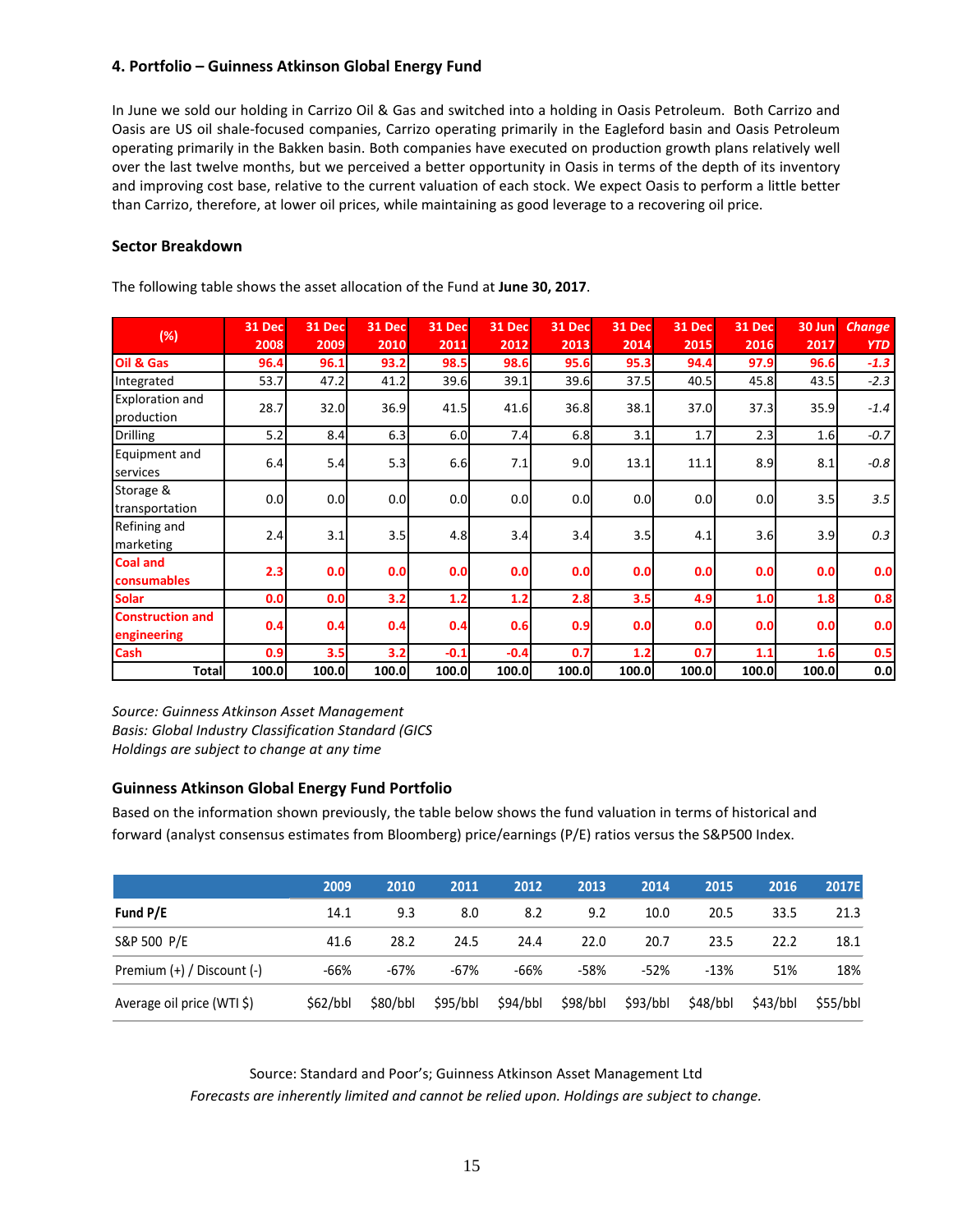#### **Portfolio Holdings**

Our integrated and similar stock exposure (c.29%) is comprised of a mix of mid cap, mid/large cap and large cap stocks. Our four large caps are Chevron, BP, Royal Dutch Shell and Total. Mid/large and mid-caps are ENI, Statoil, Hess and OMV. At June 30 2017, the median P/E ratios of this group were 16.1x/13.9x 2017/2018 earnings. We also have two Canadian integrated holdings, Suncor and Imperial Oil. Both companies have significant exposure to oil sands in addition to downstream assets.

Our exploration and production holdings (c.36%) give us exposure most directly to rising oil and natural gas prices. We include in this category non-integrated oil sands companies, as this is the GICS approach. The stock here with oil sands exposure is Canadian Natural Resources. The pure E&P (exploration & production) stocks have a bias towards the US (Newfield, Devon, Oasis Petroleum and QEP Resources), with four other names (Apache, Occidental, ConocoPhillips, Noble) having significant international production and one (Tullow) which is African focused. One of the key metrics behind a number of the E&P stocks held is low enterprise value / proven reserves. Almost all of the US E&P stocks held also provide some exposure to North American natural gas.

We have exposure to four (pure) emerging market stocks in the main portfolio, though one is a half-position, and in total represent 11% of the portfolio. Two are classified as integrateds (Gazprom and PetroChina) and two as E&P companies (CNOOC and SOCO International). Gazprom is the Russian national oil and gas company which produces approximately a quarter of the European Union gas demand and trades on 4.2x 2017 earnings. PetroChina is one of the world's largest integrated oil and gas companies and has significant growth potential and, alongside CNOOC, enjoys advantages as a Chinese national champion. SOCO International is an E&P company with production in Vietnam.

The portfolio contains one midstream holding, Enbridge, North America's largest pipeline company. With the growth of onshore oil and gas production expected in the US and Canada over the next five years, we believe Enbridge is well placed to execute its pipeline expansion plans.

We have useful exposure to oil service stocks, which comprise around 9.7% of the portfolio. The stocks we own are split between those which focus their activities in North America (land driller Unit Corp) and those which operate in the US and internationally (Helix, Halliburton and Schlumberger).

Our independent refining exposure is currently in the US in Valero, the largest of the US refiners. Valero has a reasonably large presence on the US Gulf Coast and has benefited from the rise in US exports of refined products seen in recent times.

Our alternative energy exposure is currently split between two companies: JA Solar and Sunpower. JA Solar is a Chinese solar cell and module manufacturer while Sunpower is a more diversified US solar developer. We see them as well placed to benefit from the expansion in the solar market we expect to continue for a number of years.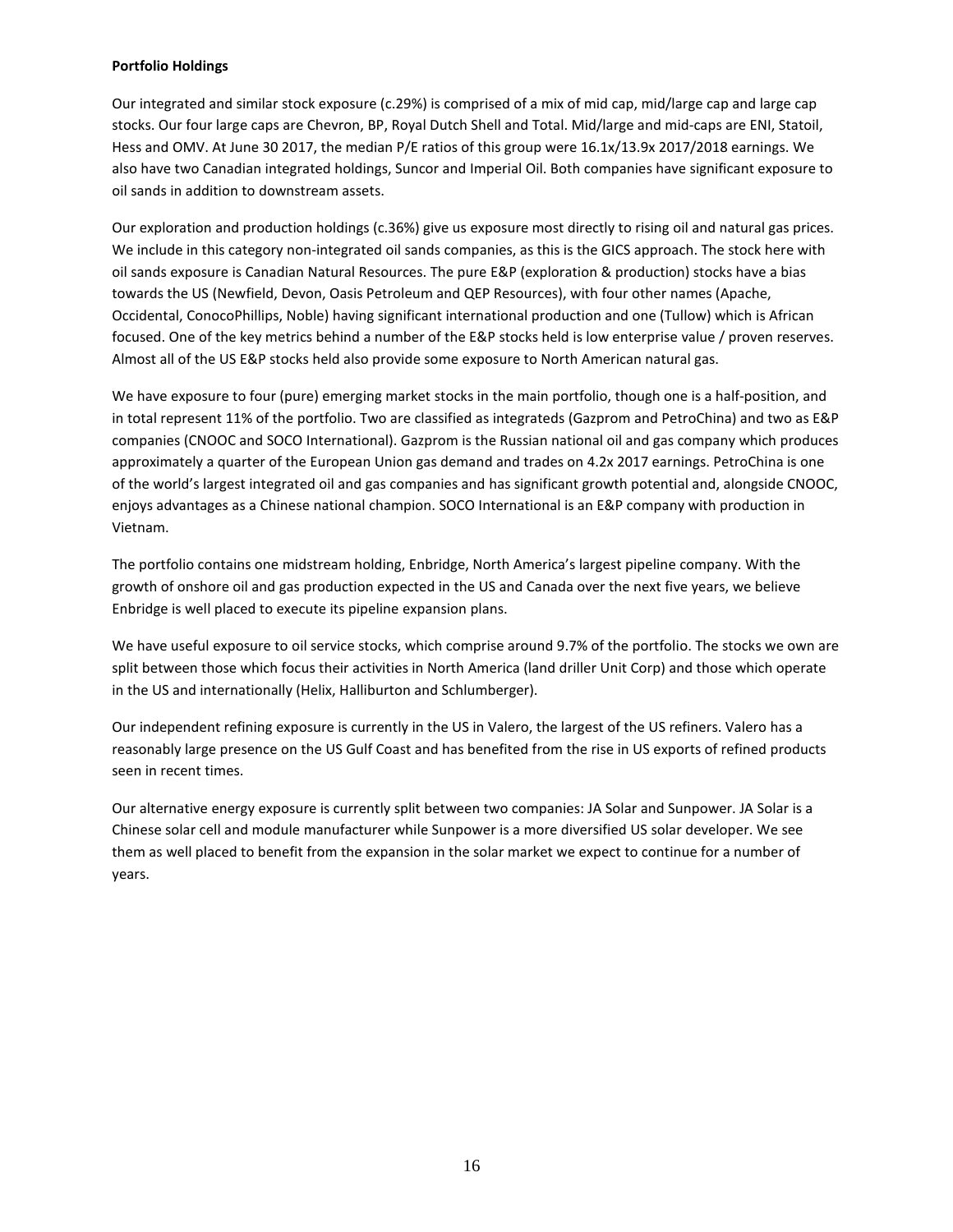#### **Portfolio at June 30 2017**

| Guinness Atkinson Global Energy Fund 30 June 2017   |                |            |                |       | 2010          | 2011          | 2012          | 2013           | 2014          | 2015                                                                                 | 2016          | 2017          | 2018          |
|-----------------------------------------------------|----------------|------------|----------------|-------|---------------|---------------|---------------|----------------|---------------|--------------------------------------------------------------------------------------|---------------|---------------|---------------|
| <b>Stock</b>                                        | <b>ID_ISIN</b> | Curr.      | Country        | % of  | <b>B'berg</b> | <b>B'berg</b> | <b>B'berg</b> | <b>B</b> 'berg | <b>B'berg</b> | <b>B'berg</b>                                                                        | <b>B'berg</b> | <b>B'berg</b> | <b>B'berg</b> |
| <b>Integrated Oil &amp; Gas</b>                     |                |            |                |       |               |               |               |                |               | NAV mean PER mean PER mean PER mean PER mean PER mean PER mean PER mean PER mean PEF |               |               |               |
| Chevron                                             | US1667641005   | <b>USD</b> | US             | 3.83  | 11.2          | 7.8           | 8.5           | 9.4            | 10.9          | 28.7                                                                                 | 75.2          | 23.6          | 19.0          |
| Royal Dutch Shell PLC                               | GB00B03MLX29   | <b>EUR</b> | <b>NL</b>      | 3.40  | 8.6           | 6.4           | 6.3           | 8.3            | 7.3           | 15.5                                                                                 | 25.5          | 15.0          | 12.7          |
| <b>BP PLC</b>                                       | GB0007980591   | GBP        | GB             | 3.70  | 5.1           | 5.1           | 6.3           | 7.8            | 9.3           | 16.4                                                                                 | 31.3          | 17.6          | 13.9          |
| <b>Total SA</b>                                     | FR0000120271   | <b>EUR</b> | FR             | 3.88  | 9.4           | 8.4           | 8.0           | 9.0            | 9.2           | 11.7                                                                                 | 13.8          | 12.2          | 10.9          |
| <b>ENI SpA</b>                                      | IT0003132476   | <b>EUR</b> | IT             | 3.72  | 7.0           | 6.7           | 6.6           | 10.5           | 12.2          | 57.0                                                                                 | nm            | 21.7          | 15.7          |
| Statoil ASA                                         | NO0010096985   | <b>NOK</b> | N <sub>O</sub> | 3.77  | 7.2           | 6.2           | 5.5           | 6.8            | 9.5           | 23.1                                                                                 | 117.2         | 16.1          | 13.9          |
| <b>Hess Corp</b>                                    | US42809H1077   | <b>USD</b> | US             | 3.49  | 8.5           | 7.3           | 7.4           | 7.7            | 10.5          | nm                                                                                   | nm            | nm            | nm            |
| OMV AG                                              | AT0000743059   | <b>EUR</b> | AT             | 3.29  | 11.4          | 14.3          | 9.9           | 12.2           | 15.0          | 13.4                                                                                 | 13.8          | 10.7          | 12.8          |
|                                                     |                |            |                | 29.07 |               |               |               |                |               |                                                                                      |               |               |               |
| Integrated Oil & Gas - Canada                       |                |            |                |       |               |               |               |                |               |                                                                                      |               |               |               |
| Suncor Energy Inc                                   | CA8672241079   | CAD        | CA             | 3.79  | 23.9          | 10.6          | 11.8          | 11.9           | 11.8          | 33.7                                                                                 | nm            | 20.8          | 18.7          |
| Canadian Natural Resources Ltd                      | CA1363851017   | CAD        | CA             | 3.48  | 15.4          | 16.2          | 23.5          | 16.7           | 10.9          | 269.2                                                                                | nm            | 26.9          | 16.1          |
| Imperial Oil                                        | CA4530384086   | CAD        | CA             | 3.77  | 16.5          | 10.3          | 9.1           | 11.8           | 9.9           | 21.2                                                                                 | 62.8          | 20.3          | 18.2          |
|                                                     |                |            |                | 11.04 |               |               |               |                |               |                                                                                      |               |               |               |
| Integrated Oil & Gas - Emerging market              |                |            |                |       |               |               |               |                |               |                                                                                      |               |               |               |
| PetroChina Co Ltd                                   | CNE1000003W8   | <b>HKD</b> | HK             | 3.55  | 5.6           | 5.5           | 6.4           | 7.1            | 7.0           | 21.7                                                                                 | 84.9          | 21.1          | 15.0          |
| Gazprom OAO                                         | US3682872078   | <b>USD</b> | RU             | 3.13  | 3.3           | 2.3           | 2.4           | 2.2            | 3.4           | 2.4                                                                                  | 3.2           | 4.2           | 3.6           |
|                                                     |                |            |                | 6.68  |               |               |               |                |               |                                                                                      |               |               |               |
| Oil & Gas E&P                                       |                |            |                |       |               |               |               |                |               |                                                                                      |               |               |               |
| Apache Corp                                         | US0374111054   | <b>USD</b> | US             | 3.86  | 5.2           | 4.0           | 5.0           | 5.9            | 8.6           | nm                                                                                   | nm            | 58.2          | 35.8          |
| Occidental Petroleum Corp                           | US6745991058   | <b>USD</b> | US             | 3.65  | 10.6          | 7.2           | 8.6           | 8.6            | 10.3          | 360.7                                                                                | nm            | 62.8          | 37.0          |
| ConocoPhillips                                      | US20825C1045   | <b>USD</b> | US             | 3.75  | 7.4           | 5.2           | 7.7           | 7.8            | 8.3           | nm                                                                                   | nm            | 96.0          | 24.9          |
| QEP Resources Inc                                   | US74733V1008   | <b>USD</b> | US             | 1.47  | 7.3           | 6.2           | 8.1           | 7.2            | 7.2           | nm                                                                                   | nm            | nm            | nm            |
| Devon Energy Corp                                   | US25179M1036   | <b>USD</b> | US             | 3.10  | 5.4           | 5.3           | 9.9           | 7.5            | 6.2           | 13.0                                                                                 | nm            | 17.1          | 13.0          |
| Noble Energy Inc                                    | US6550441058   | <b>USD</b> | US             | 3.36  | 13.7          | 10.8          | 12.4          | 9.1            | 12.1          | 496.5                                                                                | nm            | nm            | 74.3          |
| Newfield Exploration Co                             | US6512901082   | <b>USD</b> | US             | 3.07  | 6.2           | 7.0           | 11.7          | 15.8           | 15.4          | 39.3                                                                                 | 26.5          | 12.4          | 10.5          |
| Oasis Petroleum Inc                                 | US6742151086   | <b>USD</b> | US             | 1.63  | 62.1          | 12.6          | 7.1           | 3.8            | 4.3           | 13.1                                                                                 | nm            | nm            | 57.6          |
|                                                     |                |            |                | 23.89 |               |               |               |                |               |                                                                                      |               |               |               |
| <b>International E&amp;P</b>                        |                |            |                |       |               |               |               |                |               |                                                                                      |               |               |               |
| <b>CNOOC Ltd</b>                                    | HK0883013259   | <b>HKD</b> | HK             | 3.47  | 6.4           | 4.8           | 5.1           | 5.2            | 6.3           | 18.7                                                                                 | nm            | 14.0          | 11.0          |
| Tullow Oil PLC                                      | GB0001500809   | GBP        | GB             | 1.43  | 14.6          | 3.3           | 3.0           | 22.4           | nm            | nm                                                                                   | nm            | 14.3          | 10.9          |
| Soco International PLC                              | GB00B572ZV91   | GBP        | GB             | 1.10  | 12.2          | 7.9           | 2.2           | 2.3            | 3.6           | nm                                                                                   | nm            | 252.1         | 25.6          |
|                                                     |                |            |                | 5.99  |               |               |               |                |               |                                                                                      |               |               |               |
| Midstream                                           |                |            |                |       |               |               |               |                |               |                                                                                      |               |               |               |
| Enbridge Inc                                        | CA29250N1050   | <b>USD</b> | CA             | 3.52  | 49.6          | 44.7          | 41.2          | 38.0           | 34.8          | 31.5                                                                                 | 29.1          | 30.5          | 25.1          |
|                                                     |                |            |                | 3.52  |               |               |               |                |               |                                                                                      |               |               |               |
|                                                     |                |            |                |       |               |               |               |                |               |                                                                                      |               |               |               |
| <b>Drilling</b>                                     |                |            |                |       |               |               |               |                |               |                                                                                      |               |               |               |
| Unit Corp                                           | US9092181091   | <b>USD</b> | US             | 1.64  | 6.2           | 4.6           | 4.5           | 5.1            | 4.4           | nm                                                                                   | nm            | 25.2          | 11.7          |
|                                                     |                |            |                | 1.64  |               |               |               |                |               |                                                                                      |               |               |               |
| <b>Equipment &amp; Services</b>                     |                |            |                |       |               |               |               |                |               |                                                                                      |               |               |               |
| Halliburton Co                                      | US4062161017   | <b>USD</b> | US             | 3.28  | 21.2          | 12.8          | 14.4          | 13.8           | 10.9          | 28.9                                                                                 | nm            | 43.9          | 16.8          |
| Helix Energy Solutions Group Inc                    | US42330P1075   | <b>USD</b> | US             | 1.53  | 10.7          | 3.8           | 3.0           | 5.2            | 2.9           | 33.4                                                                                 | nm            | nm            | 44.1          |
| Schlumberger                                        | AN8068571086   | <b>USD</b> | US             | 3.25  | 23.9          | 18.2          | 15.7          | 13.8           | 11.9          | 19.7                                                                                 | 57.0          | 45.5          | 24.0          |
|                                                     |                |            |                | 8.06  |               |               |               |                |               |                                                                                      |               |               |               |
| Solar                                               |                |            |                |       |               |               |               |                |               |                                                                                      |               |               |               |
| JA Solar Holdings Co Ltd                            | US4660902069   | <b>USD</b> | US             | 1.16  | 0.9           | nm            | nm            | nm             | 7.4           | 3.7                                                                                  | 8.7           | 25.3          | 13.0          |
| SunPower Corp                                       | US8676524064   | <b>USD</b> | US             | 0.68  | 6.5           | 113.9         | 62.3          | 6.6            | 7.1           | 4.7                                                                                  | nm            | nm            | 106.1         |
|                                                     |                |            |                | 1.84  |               |               |               |                |               |                                                                                      |               |               |               |
| Oil & Gas Refining & Marketing                      |                |            |                |       |               |               |               |                |               |                                                                                      |               |               |               |
| Valero Energy Corp                                  | US91913Y1001   | <b>USD</b> | US             | 3.91  | 42.5          | 17.0          | 13.8          | 16.4           | 11.1          | 7.7                                                                                  | 18.4          | 14.7          | 11.4          |
|                                                     |                |            |                | 3.91  |               |               |               |                |               |                                                                                      |               |               |               |
| Research portfolio                                  |                |            |                |       |               |               |               |                |               |                                                                                      |               |               |               |
| <b>Cluff Natural Resources PLC</b>                  | GB00B6SYKF01   | GBP        | GB             | 0.41  | nm            | nm            | nm            | nm             | nm            | nm                                                                                   | nm            | nm            | nm            |
| <b>EnQuest PLC</b>                                  | GB00B635TG28   | GBP        | GB             | 1.18  | 4.7           | 5.3           | 1.6           | 1.8            | 3.3           | 31.6                                                                                 | 2.1           | nm            | 3.0           |
| JKX Oil & Gas PLC                                   | GB0004697420   | GBP        | GB             | 0.42  | 0.6           | 0.7           | 1.0           | 1.8            | 5.1           | nm                                                                                   | nm            | nm            | nm            |
| Ophir Energy PLC                                    | GB00B24CT194   | GBP        | GB             | 0.15  | nm            | nm            | nm            | nm             | 2.0           | nm                                                                                   | nm            | nm            | nm            |
| Shandong Molong Petroleum Machinery Cc CNE1000001N1 |                | <b>HKD</b> | HK             | 0.08  | 2.3           | 3.1           | nm            | nm             | nm            | nm                                                                                   | nm            | nm            | nm            |
| Sino Gas & Energy Holdings Ltd                      | AU000000SEH2   | AUD        | AU             | 0.36  | nm            | nm            | 86.0          | nm             | 86.0          | nm                                                                                   | nm            | 17.2          | 4.8           |
| WesternZagros Resources Ltd                         | CA9600081009   | CAD        | CA             | 0.16  | nm            | nm            | nm            | nm             | nm            | nm                                                                                   | nm            | nm            | nm            |
|                                                     |                |            |                | 2.76  |               |               |               |                |               |                                                                                      |               |               |               |
|                                                     |                |            |                |       |               |               |               |                |               |                                                                                      |               |               |               |
|                                                     |                |            | Cash           | 1.61  |               |               |               |                |               |                                                                                      |               |               |               |
|                                                     |                |            | Total          | 100   |               |               |               |                |               |                                                                                      |               |               |               |
|                                                     |                |            |                |       |               |               |               |                |               |                                                                                      |               |               |               |
|                                                     |                |            | <b>PER</b>     |       | 7.7           | 6.8           | 7.0           | 7.7            | 8.5           | 18.9                                                                                 | 31.4          | 21.3          | 15.1          |
|                                                     |                |            | Med. PER       |       | 8.5           | 6.8           | 7.9           | 7.8            | 9.2           | 21.5                                                                                 | 26.5          | 20.8          | 15.3          |
|                                                     |                |            | Ex-gas PER     |       | 8.0           | 7.1           | 6.9           | 7.9            | 8.7           | 18.0                                                                                 | 28.3          | 20.7          | 14.6          |
|                                                     |                |            |                |       |               |               |               |                |               |                                                                                      |               |               |               |

Research holding and the control of the control of the control of the control of the control of the control of the control of the control of the control of the control of the control of the control of the control of the co

*The Fund's portfolio may change significantly over a short period of time; no recommendation is made for the purchase or sale of any particular stock.*

*Forecasts are inherently limited and cannot be relied upon. Holdings are subject to change.*